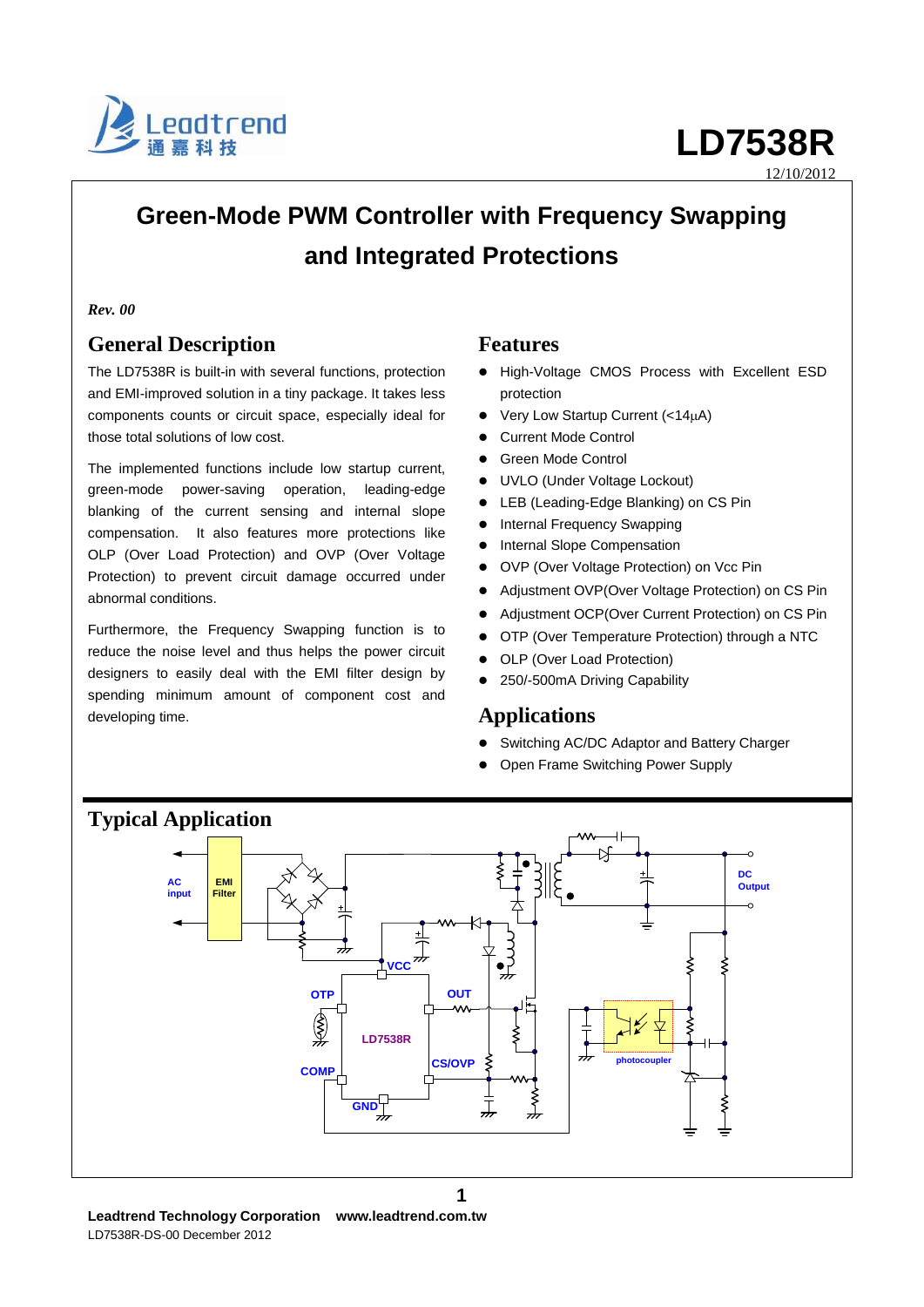

### **Pin Configuration**





YY, Y : Year code (D: 2004, E: 2005…..) WW, W : Week code PP : Production code P38R : LD7538R

## **Ordering Information**

| <b>Part number</b> | Package                                       | <b>Top Mark</b>   | <b>Shipping</b>     |
|--------------------|-----------------------------------------------|-------------------|---------------------|
| <b>LD7538R GL</b>  | SOT-26                                        | YWP/38R           | 3000 /tape & reel   |
| LD7538R GN         | DIP-8                                         | <b>LD7538R GN</b> | 3600 /tube / Carton |
|                    | The LD7538R is ROHS compliant/ Green packaged |                   |                     |

The LD7538R is ROHS compliant/ Green packaged.

#### **Protection Mode**

| <b>Switching Freq.</b> | <b>VCC OVP</b> | <b>CS OVP</b> | <b>OLP</b>    | OTP Pin |
|------------------------|----------------|---------------|---------------|---------|
| 65kHz                  | Auto recovery  | Auto recovery | Auto recovery | Latch   |

### **Pin Descriptions**

| <b>PIN</b><br><b>SOT-26</b> | <b>PIN</b><br>DIP-8 | <b>NAME</b> | <b>FUNCTION</b>                                                                                                                                                                                                                                                            |
|-----------------------------|---------------------|-------------|----------------------------------------------------------------------------------------------------------------------------------------------------------------------------------------------------------------------------------------------------------------------------|
|                             | 8                   | <b>GND</b>  | Ground                                                                                                                                                                                                                                                                     |
| 2                           | 7                   | <b>COMP</b> | Voltage feedback pin (same as COMP pin of UC384X). Connect a<br>photo-coupler with it to close the control loop and achieve the regulation.                                                                                                                                |
| 3                           | 5                   | OTP         | Pull this pin below 0.95V to shutdown the controller into latch mode until AC<br>power-on again. Connecting with NTC between this pin and ground will<br>achieve OTP protection. Let this pin float or connect a $100k\Omega$ resistor to disable<br>the latch protection. |
| 4                           | 4                   | CS/OVP      | Current sense pin. Connect it to sense the MOSFET current. This pin is also<br>connected to an auxiliary winding of the PWM transformer through a resistor<br>and a diode for output over-voltage protection.                                                              |
| 5                           | $\mathcal{P}$       | <b>VCC</b>  | Supply voltage pin                                                                                                                                                                                                                                                         |
| 6                           | 1                   | <b>OUT</b>  | Gate drive output to drive the external MOSFET                                                                                                                                                                                                                             |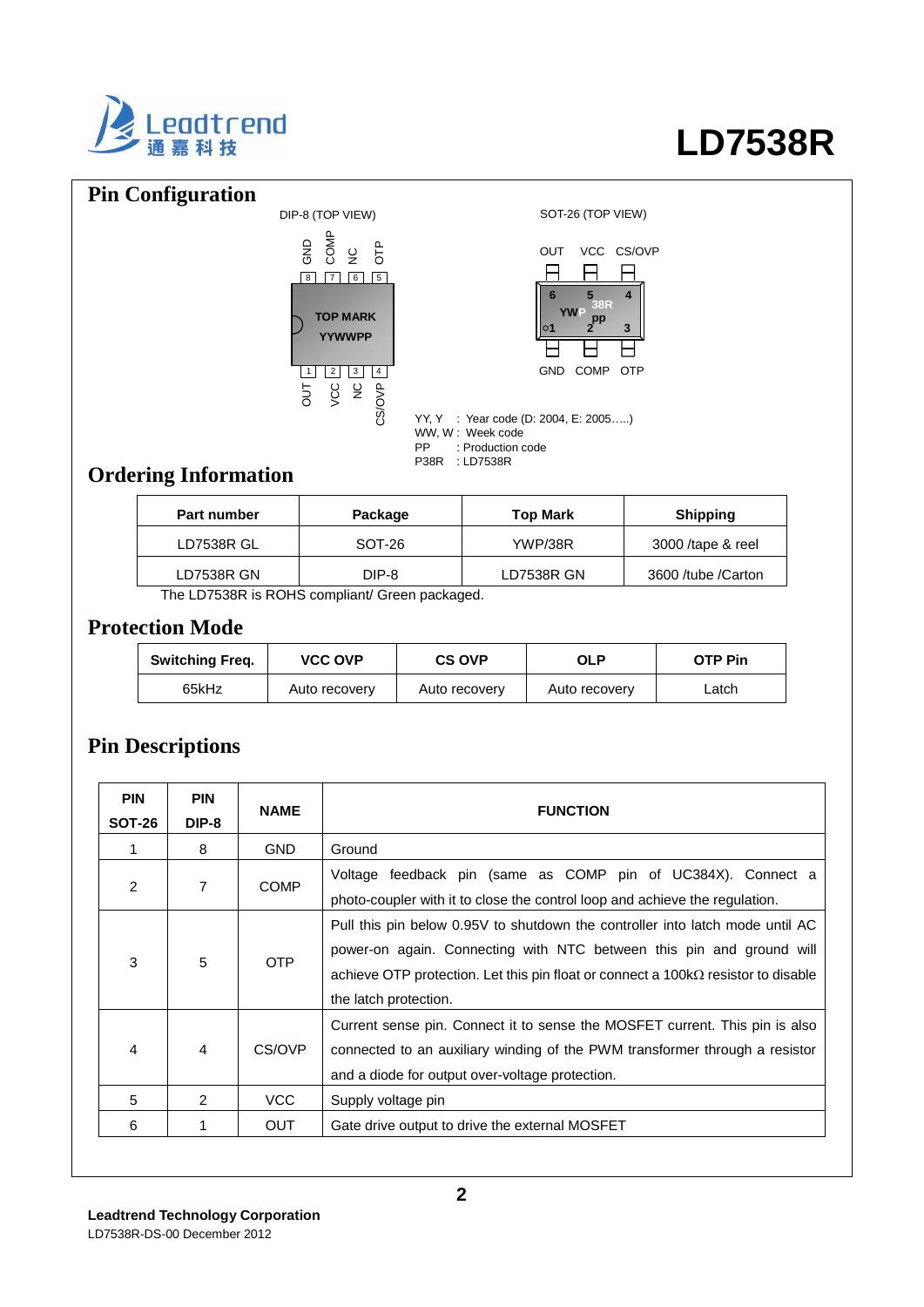



**Leadtrend Technology Corporation**  LD7538R-DS-00 December 2012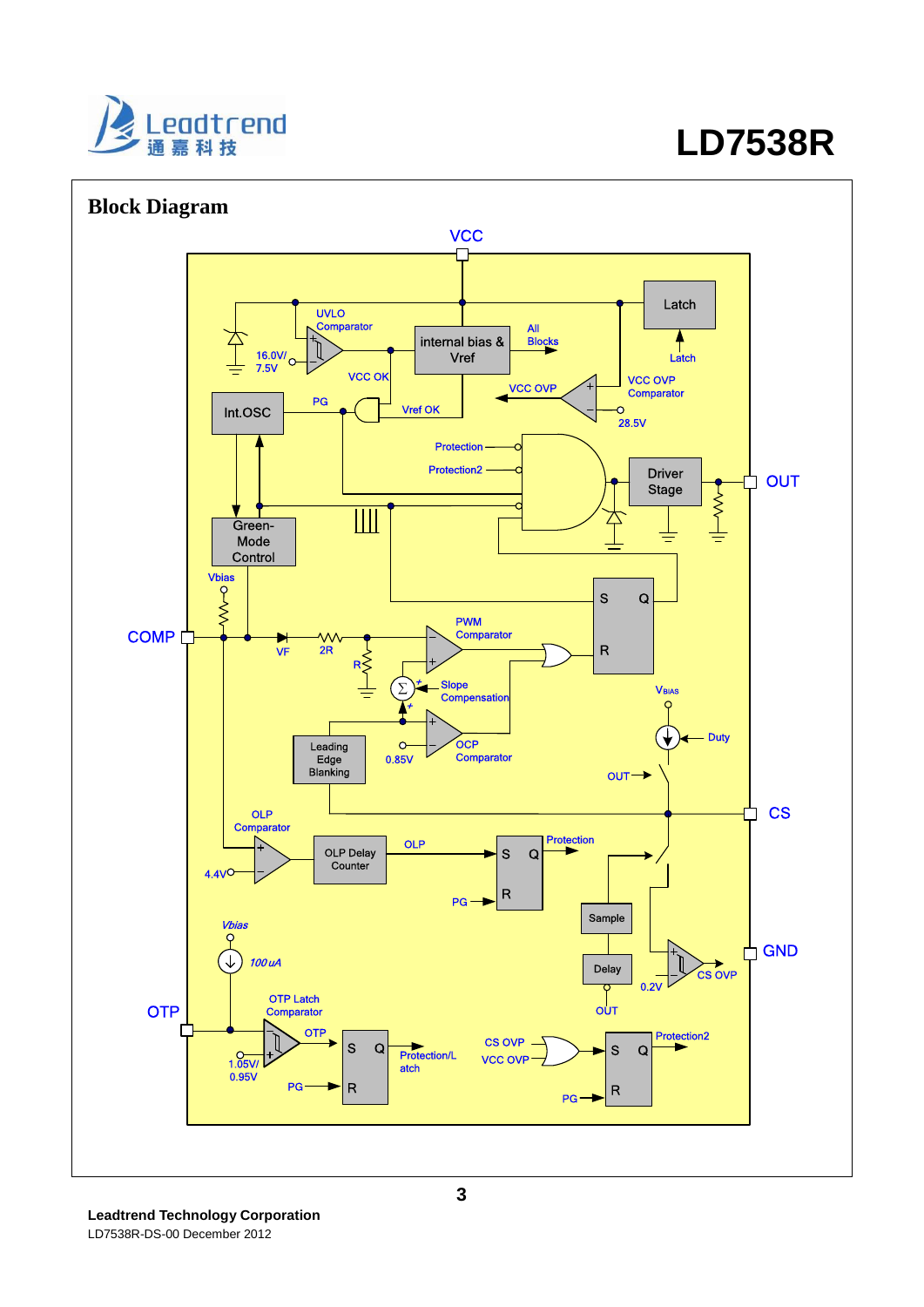

### **Absolute Maximum Ratings**

|                                                                    | $-0.3V - 29V$                      |
|--------------------------------------------------------------------|------------------------------------|
|                                                                    | $-0.3V - 6V$                       |
| OUT                                                                | $-0.3V - Vcc + 0.3V$               |
|                                                                    | $150^{\circ}$ C                    |
|                                                                    | -65 $\degree$ C to 150 $\degree$ C |
|                                                                    | $250^{\circ}$ C/W                  |
|                                                                    | $100^{\circ}$ C/W                  |
| Power Dissipation (SOT-26, at Ambient Temperature = 85°C)          | 160mW                              |
| Power Dissipation (DIP-8, at Ambient Temperature = $85^{\circ}$ C) | 400mW                              |
|                                                                    | $260^{\circ}$ C                    |
|                                                                    | 2.5 KV                             |
|                                                                    | 250 V                              |

#### **Caution:**

Stress exceeding Maximum Ratings may damage the device. Maximum Ratings are stress ratings only. Functional operation above the Recommended Operating Conditions is not implied. Extended exposure to stress above Recommended Operating Conditions may affect device reliability.

#### **Recommended Operating Conditions**

| <b>Item</b>                                  | Min.  | Max. | Unit    |
|----------------------------------------------|-------|------|---------|
| <b>Operating Ambient Temperature</b>         | $-40$ | 85   | °C      |
| Operating Junction Temperature               | -40   | 125  | °C      |
| Supply VCC Voltage                           | 8.5   | 26.5 | V       |
| <b>VCC Capacitor</b>                         | 3.3   | 10   | $\mu$ F |
| Start-up resistor Value (AC Side, Half Wave) | 400K  | 1.8M | Ω       |
| Comp Pin Capacitor                           | 1     | 100  | nF      |
| CS Pin Capacitor Value                       | 47    | 390  | рF      |

Note:

1. It's essential to connect VCC pin with a SMD ceramic capacitor  $(0.1 \mu F - 0.47 \mu F)$  to filter out the undesired switching noise for stable operation. This capacitor should be placed close to IC pin as possible

- 2. Connecting a capacitor to COMP pin is also essential to filter out the undesired switching noise for stable operation.
- 3. The small signal components should be placed to IC pin as possible.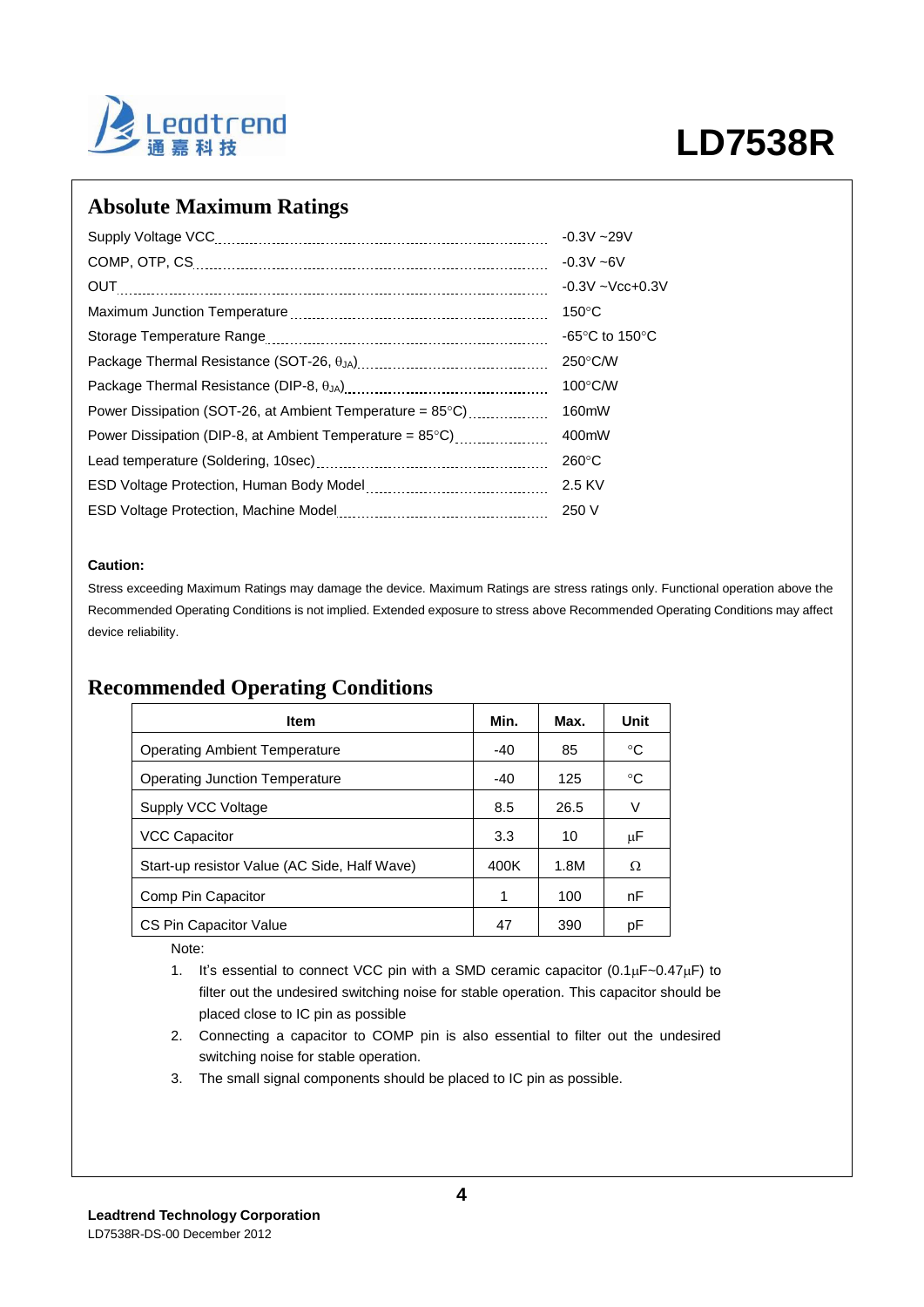

### **Electrical Characteristics**

 $(T_A = +25^{\circ}C$  unless otherwise stated,  $V_{CC} = 15.0V$ )

| <b>PARAMETER</b>                           | <b>CONDITIONS</b>                             | <b>MIN</b> | <b>TYP</b> | <b>MAX</b> | <b>UNITS</b> |
|--------------------------------------------|-----------------------------------------------|------------|------------|------------|--------------|
| <b>Supply Voltage (Vcc Pin)</b>            |                                               |            |            |            |              |
| <b>Startup Current</b>                     | $VCC < UVLO$ (ON)                             |            | 9          | 14         | μA           |
|                                            | $V_{\text{COMP}} = 0V$                        | 0.53       | 0.65       | 0.77       | mA           |
|                                            | $V_{COMP} = 3V$                               |            | 1.85       |            | mA           |
| <b>Operating Current</b>                   | OLP Tripped/ Auto, OTP=3V                     |            | 0.52       |            | mA           |
| (with 1nF load on OUT pin)                 | OVP Tripped/ Auto, OTP=3V                     |            | 0.52       |            | mA           |
|                                            | OTP Pin Tripped/ Latch,                       |            | 0.95       |            | mA           |
| <b>Holding Current</b>                     | Vcc=6V(latched)                               | 370        | 430        | 490        | μA           |
| UVLO (off)                                 |                                               | 7.0        | 7.5        | 8.0        | $\vee$       |
| UVLO (on)                                  |                                               | 15         | 16         | 17         | V            |
| <b>VCC OVP Level</b>                       |                                               | 27.5       | 28.5       | 29.5       | $\vee$       |
| VCC OVP pin de-bounce time                 | $\star$                                       |            | 8          |            | cycle        |
| <b>Voltage Feedback (Comp Pin)</b>         |                                               |            |            |            |              |
| <b>Short Circuit Current</b>               | V <sub>COMP</sub> =0V                         | 0.105      | 0.125      | 0.145      | mA           |
| Open Loop Voltage                          | COMP pin open                                 | 4.75       | 5.0        | 5.25       | V            |
| Green Mode Threshold VCOMP                 | $\star$                                       |            | 2.4        |            | V            |
| Zero Duty Threshold VCOMP                  |                                               |            | 1.4        |            | V            |
| Zero Duty Hysteresis                       |                                               |            | 100        |            | mV           |
| <b>Current Sensing (CS/OVP pin)</b>        |                                               |            |            |            |              |
| Maximum Input Voltage, V <sub>CS_OFF</sub> |                                               | 0.837      | 0.85       | 0.863      | V            |
| OCP Compensation Current, locp             |                                               | 234        | 240        | 246        | μA           |
| Leading Edge Blanking Time, LEB            |                                               | 170        | 230        | 290        | ns           |
| Internal Slope Compensation                | *0% to D <sub>MAX</sub> . (Linearly increase) |            | 300        |            | mV           |
| Input impedance                            |                                               | 1          |            |            | $M\Omega$    |
| Delay to Output                            | $\star$                                       |            | 100        |            | ns           |
| <b>Soft Start Duration</b>                 | $\star$                                       |            | 6.5        |            | ms           |
| Over Voltage Protection (CS/OVP pin)       |                                               |            |            |            |              |
| <b>OVP Trip Current Level</b>              |                                               | 0.182      | 0.2        | 0.218      | V            |
| De-bounce Cycle                            | $\star$                                       |            | 8          |            | Cycle        |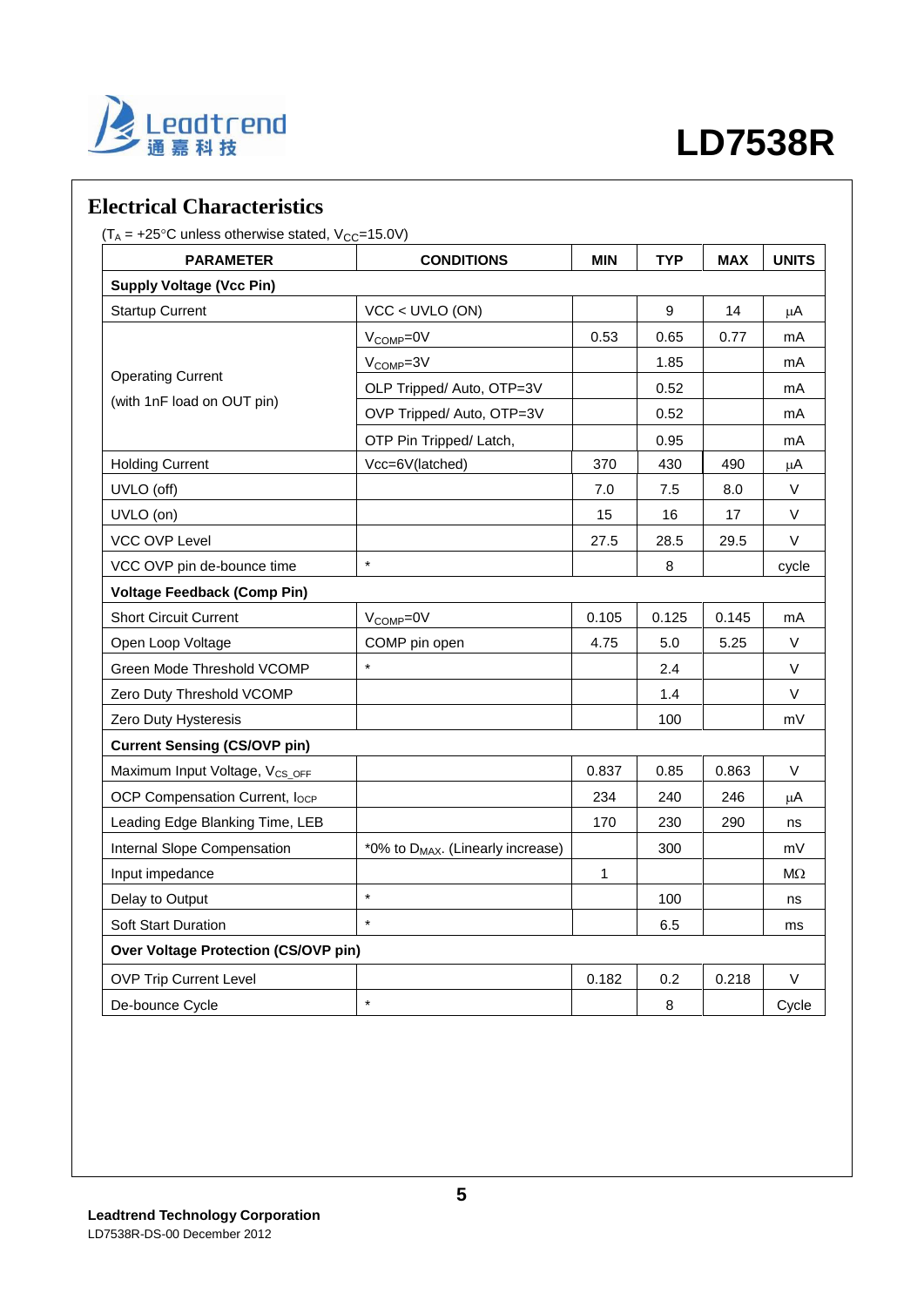

| <b>PARAMETER</b>                          | <b>CONDITIONS</b>                  | <b>MIN</b> | <b>TYP</b> | <b>MAX</b> | <b>UNITS</b> |
|-------------------------------------------|------------------------------------|------------|------------|------------|--------------|
| <b>Oscillator for Switching Frequency</b> |                                    |            |            |            |              |
| Frequency, FREQ                           |                                    | 63         | 65         | 67         | kHz          |
| Green Mode Frequency, FREQG               |                                    | 21.5       | 25         | 28         | kHz          |
| <b>Frequency Swapping</b>                 | $V_{COMP} > 3V$                    |            | ± 4.0      |            | kHz          |
| Temp. Stability                           | $(-20^{\circ}C - 85^{\circ}C)^{*}$ | $\Omega$   | 5          |            | $\%$         |
| <b>Voltage Stability</b>                  | (VCC=11V-25V)*                     | $\Omega$   | 1          |            | $\%$         |
| <b>Gate Drive Output (OUT Pin)</b>        |                                    |            |            |            |              |
| Output Low Level                          | $V_{CC}$ =15V, lo=20mA             |            |            | 1          | $\vee$       |
| Output High Level                         | $V_{CC}$ =15V, lo=20mA             | 8          |            | 15         | $\vee$       |
| Output High Clamp Level                   | $V_{CC} = 20V$                     | 13         | 15         | 17         | $\vee$       |
| <b>Rising Time</b>                        | Load Capacitance=1000pF            | --         | 150        | 250        | ns           |
| <b>Falling Time</b>                       | Load Capacitance=1000pF            |            | 50         | 100        | ns           |
| Max. Duty                                 |                                    | 71         | 75         | 79         | $\%$         |
| <b>OLP (Over Load Protection)</b>         |                                    |            |            |            |              |
| <b>OLP Trip Level</b>                     |                                    | 4.2        | 4.4        | 4.6        | $\vee$       |
| OLP Delay Time at start-up                | OLP+ soft start*                   |            | 71.5       |            | ms           |
| OLP Delay Time after start-up             |                                    | 60         | 65         | 70         | ms           |
| <b>OTP Pin Latch Protection (OTP Pin)</b> |                                    |            |            |            |              |
| <b>OTP Pin Source Current</b>             |                                    | 93         | 100        | 107        | μA           |
| OTP Turn-On Trip Level                    |                                    | 1.00       | 1.05       | 1.10       | $\vee$       |
| OTP Turn-Off Trip Level                   |                                    | 0.9        | 0.95       | 1.0        | $\vee$       |
| OTP pin de-bounce time                    | V <sub>COMP</sub> >3V              | 400        | 500        | 600        | μS           |

\*: Guaranteed by design.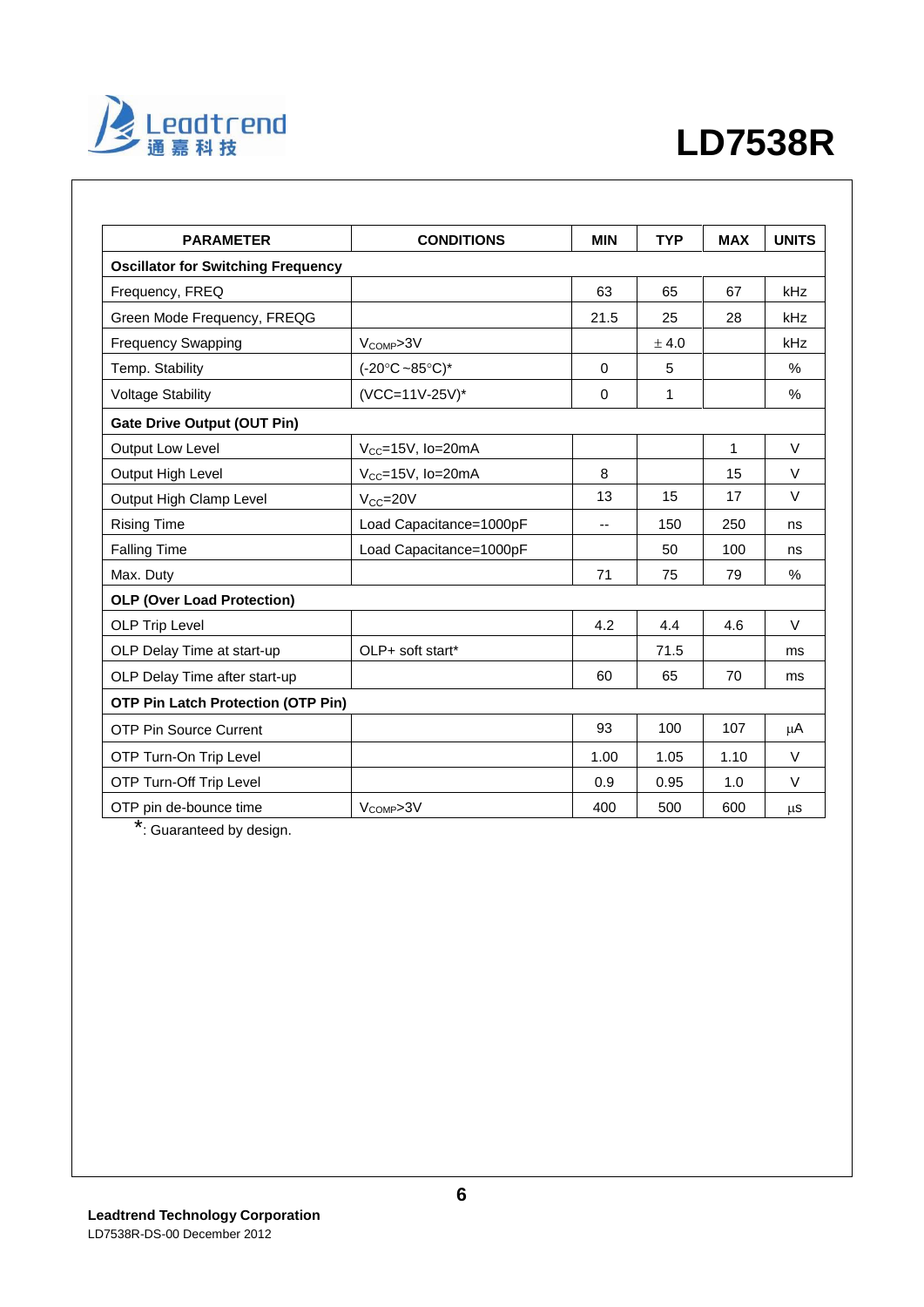



**Leadtrend Technology Corporation**  LD7538R-DS-00 December 2012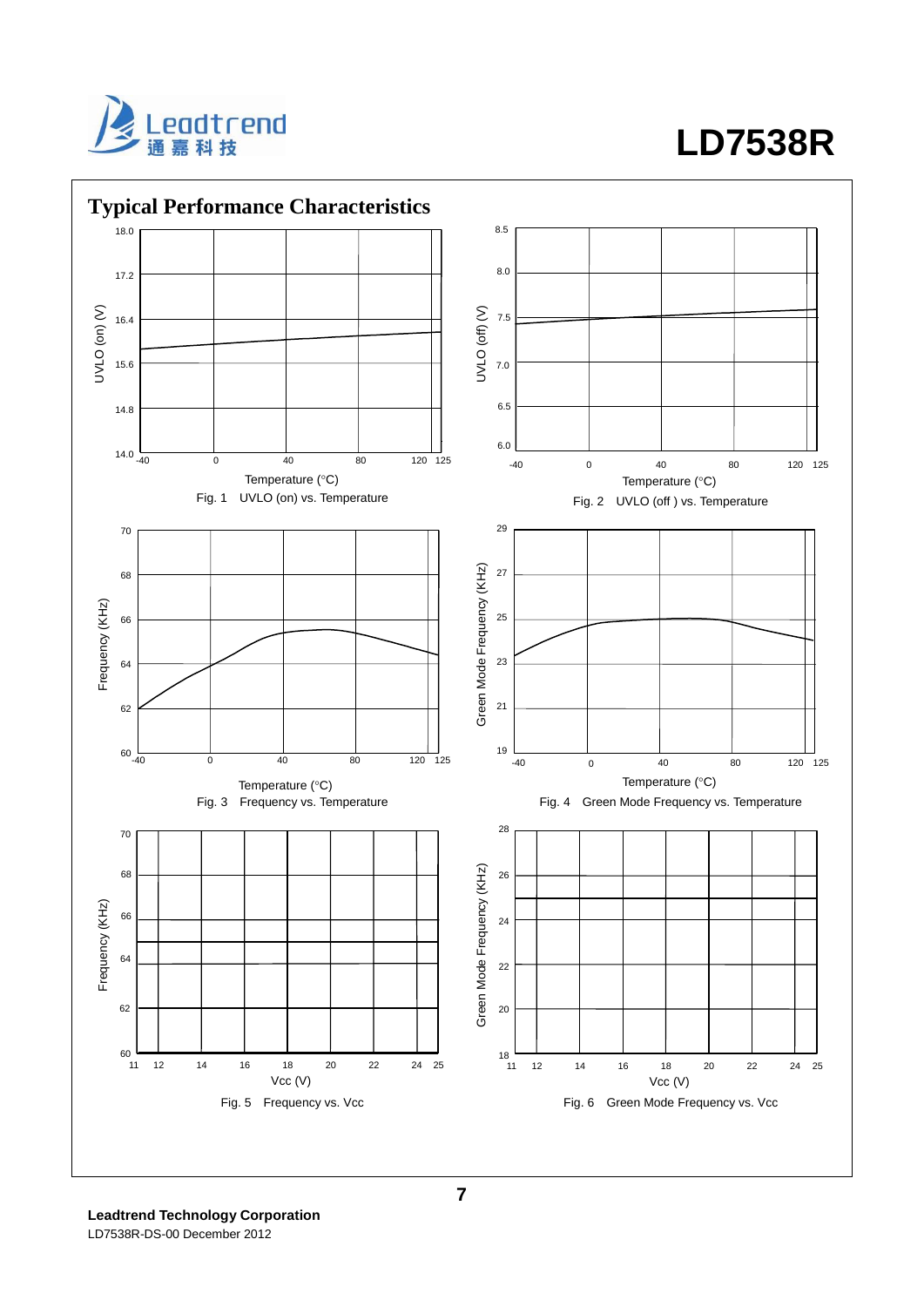

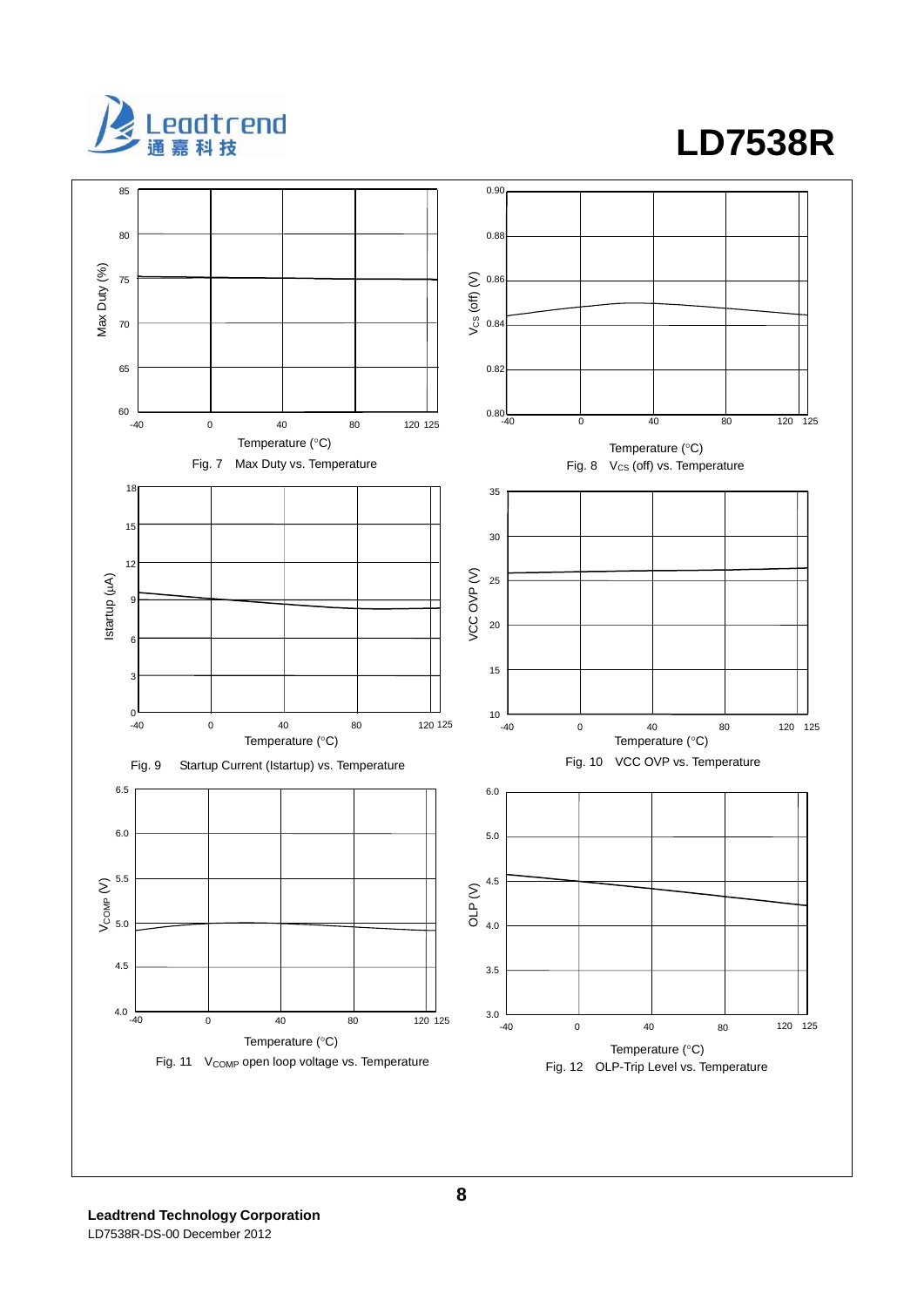

#### **Application Information**

#### **Operation Overview**

The LD7538R meets the green-power requirement and is intended for the use in those modern switching power suppliers and adaptors which demand higher power efficiency and power-saving. It integrated more functions to reduce the external components counts and the size. Its major features are described as below.

#### **Under Voltage Lockout (UVLO)**

An UVLO comparator is implemented in it to detect the voltage on the VCC pin. It would assure the supply voltage enough to turn on the LD7538R PWM controller and further to drive the power MOSFET. As shown in Fig. 13, a hysteresis is built in to prevent the shutdown from the voltage dip during startup.





#### **Startup Current and Startup Circuit**

The typical startup circuit to generate  $V_{CC}$  of the LD7538R is shown in Fig. 14. During the startup transient, the  $V_{CC}$ is below UVLO threshold. Before it has sufficient voltage to develop OUT pulse to drive the power MOSFET, R1 will provide the startup current to charge the capacitor C1. Once  $V_{CC}$  obtain enough voltage to turn on the LD7538R and further to deliver the gate drive signal, it will enable the auxiliary winding of the transformer to provide supply current. Lower startup current requirement on the PWM controller will help to increase the value of R1 and then reduce the power consumption on R1. By using CMOS process and the special circuit design, the maximum startup current for LD7538R is only  $14\mu$ A.

If a higher resistance value of the R1 is chosen, it will usually take more time to start up. To carefully select the value of R1 and C1 will optimize the power consumption and startup time.



#### **Current Sensing and Leading-edge Blanking**

The typical current mode of PWM controller feedbacks both current signal and voltage signal to close the control loop and achieve regulation. As shown in Fig. 15, the LD7538R detects the primary MOSFET current from the CS pin, which is not only for the peak current mode control but also for the pulse-by-pulse current limit. The maximum voltage threshold of the current sensing pin is set at 0.85V. From above, the MOSFET peak current can be obtained from below.

$$
I_{PEAK(MAX)} = \frac{0.85V}{R_S}
$$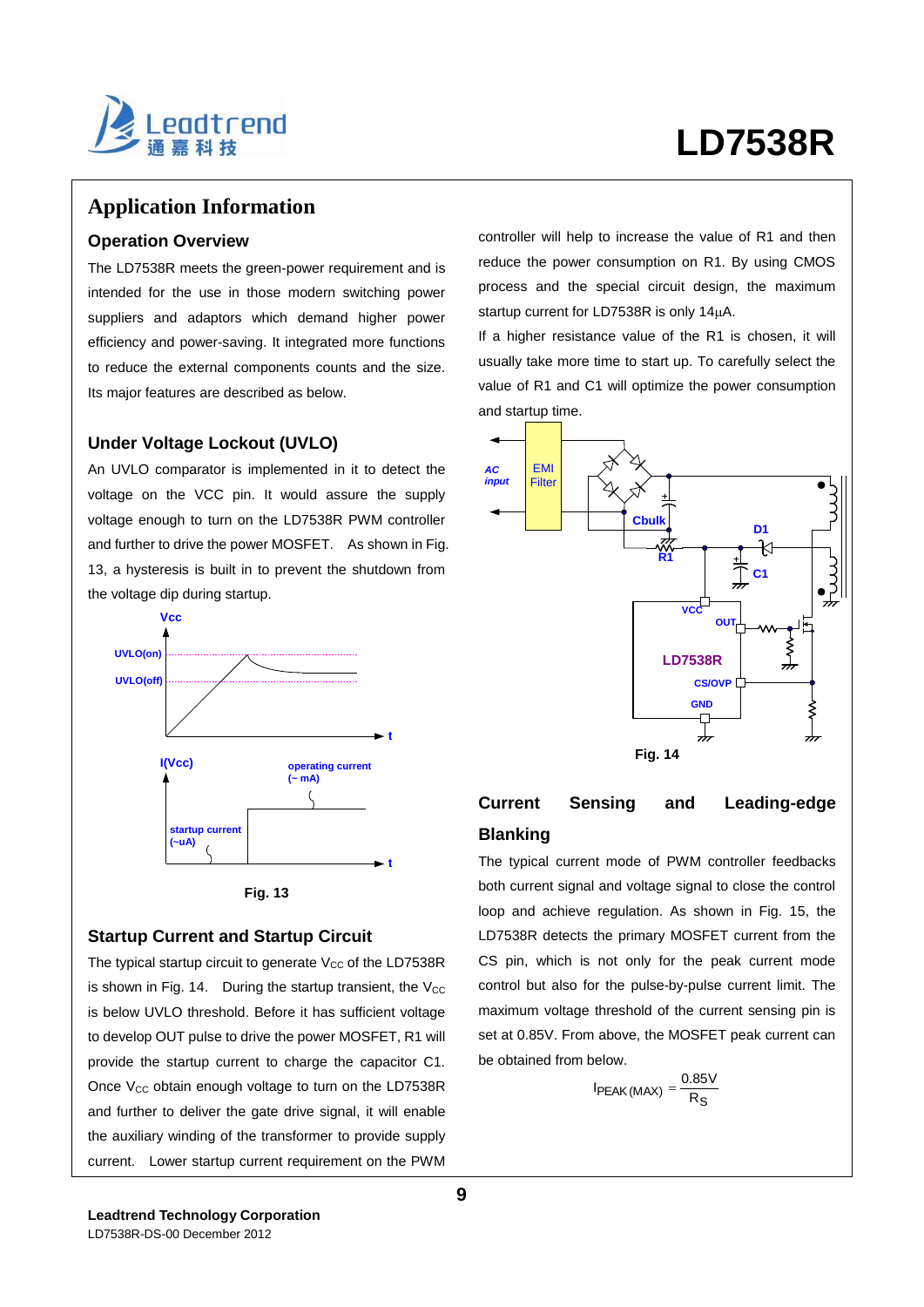

# **LD7538R**



A leading-edge blanking (LEB) time is included in the input of CS pin to prevent the false-trigger from the current spike.

#### **Output Stage and Maximum Duty-Cycle**

An output stage of a CMOS buffer, with typical 250/-500mA driving capability, is incorporated to drive a power MOSFET directly. And the maximum duty-cycle of LD7538R is limited to 75% to avoid the transformer saturation.

#### **Voltage Feedback Loop**

The voltage feedback signal is provided from the TL431 at the secondary side through the photo-coupler to the COMP pin of the LD7538R. Similar to UC3842, the LD7538R would carry a diode voltage offset at the stage to feed the voltage divider at the ratio of RA and RB, that is,

$$
V_{-(PWM_{COMPARATOR})} = \frac{R}{R + 2R} \times (V_{COMP} - V_F)
$$

A pull-high resistor is embedded internally and can be eliminated externally.

#### **Oscillator and Switching Frequency**

The LD7538R is implemented with Frequency Swapping function which helps the power supply designers to both optimize EMI performance and lower system cost. The switching frequency substantially centers at 65KHz, and swap between a range of ±4KHz.

#### **Green-Mode Operation**

By using the green-mode control, the switching frequency can be reduced under the light load condition. This feature helps to improve the efficiency in light load conditions. The green-mode control is Leadtrend Technology's own property. Fig. 16 shows the characteristics of the switching frequency vs. the comp pin voltage  $(V_{\text{COMP}})$ 

#### **On/Off Control**

The LD7538R can be turned off by pulling COMP pin lower than 1.4V. The gate output pin of the LD7538R will be disabled immediately under such condition. The off-mode can be released when the pull-low signal is removed.



#### **Internal Slope Compensation**

In the conventional applications, the problem of the stability is a critical issue for current mode controlling, when it operates over 50% duty-cycle. As UC384X, It takes slope compensation from injecting the ramp signal of the RT/CT pin through a coupling capacitor. It therefore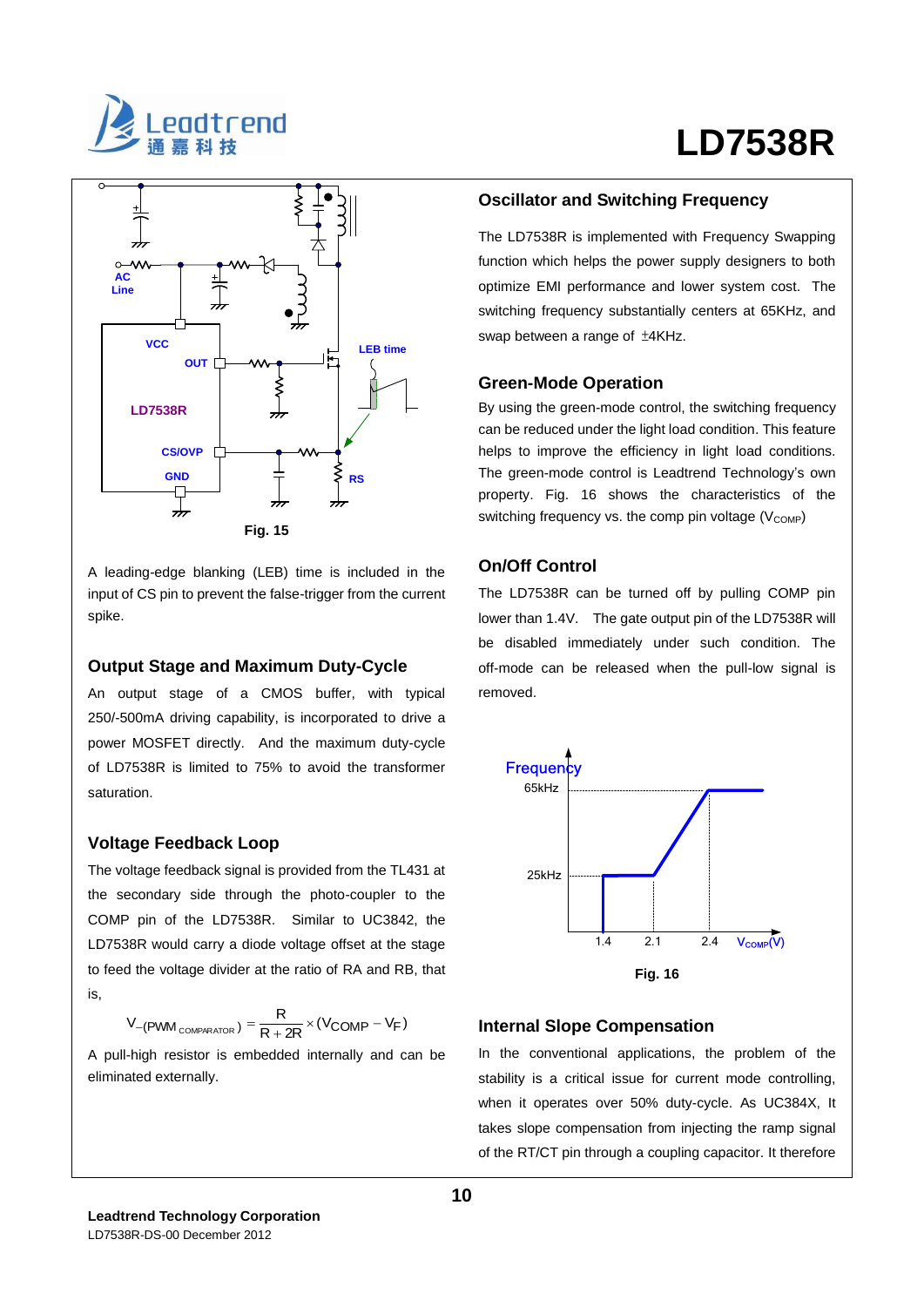

# **LD7538R**

requires no extra design for the LD7538R since it has integrated it already.

### **Adjustable Over Current Compensation (CS/OVP Pin)**

In general, the power converter can deliver more current with high input voltage than low input voltage. To compensate this, an offset voltage is added to the CS signal by an internal current source  $(I<sub>OCP</sub>)$  and an external resistor  $(R_{OCP})$  in series between the sense resistor  $(Rs)$ and the CS/OVP pin, as shown in Fig. 17. By selecting a proper value of the resistor in series with the CS pin, the amount of compensation can be adjusted. The value of locp depends on the duty cycle of OUT pin. The equation of  $I_{OCP}$  is decreased as:

 $\overline{\phantom{a}}$  $\mathfrak{r}$  $I_{OCP} = \begin{cases} 0 \text{uA} & \text{(Duty} \geq 0.625) \end{cases}$  $\overline{\phantom{a}}$  $(0.625 - Duty) \cdot 480uA(0.125 < Duty < 0.625)$ 240uA (Duty ≤ 0.125)

In light load, this offset is in same level of magnitude as the current sense signal, it shall be canceled. Therefore the compensation current will be fully added once the COMP voltage is above 2.9V.

ROCP:470Ω~1.2kΩ; COCP:47pF~390pF



### **Output Over Voltage Protection (CS/OVP Pin) - Auto Recovery**

An output overvoltage protection is implemented in the LD7538R, as shown in Fig. 18 and 19. The auxiliary winding voltage is reflected to secondary winding and therefore the flat voltage on the CS/OVP pin is proportional to the output voltage. By sensing the auxiliary voltage via the divided resistors, LD7538R can sample this flat voltage level after some delay time to perform output over-voltage protection. This delay time is used to ignore the voltage ringing from leakage inductance of PWM transformer. The sampling voltage level is compared with internal threshold voltage 0.2V. If the sampling voltage exceeds the OVP trip level, an internal counter starts counting subsequent OVP events. The counter has been added to prevent incorrect OVP detection which might occur during ESD or lightning events. However, if typically 8 cycles of subsequent OVP events are detected, the OVP circuit switches the power MOSFET off until the next UVLO(on).



#### **Over Load Protection (OLP) - Auto Recovery**

To protect the circuit from damage due to over-load condition and short or open-loop condition, the LD7538R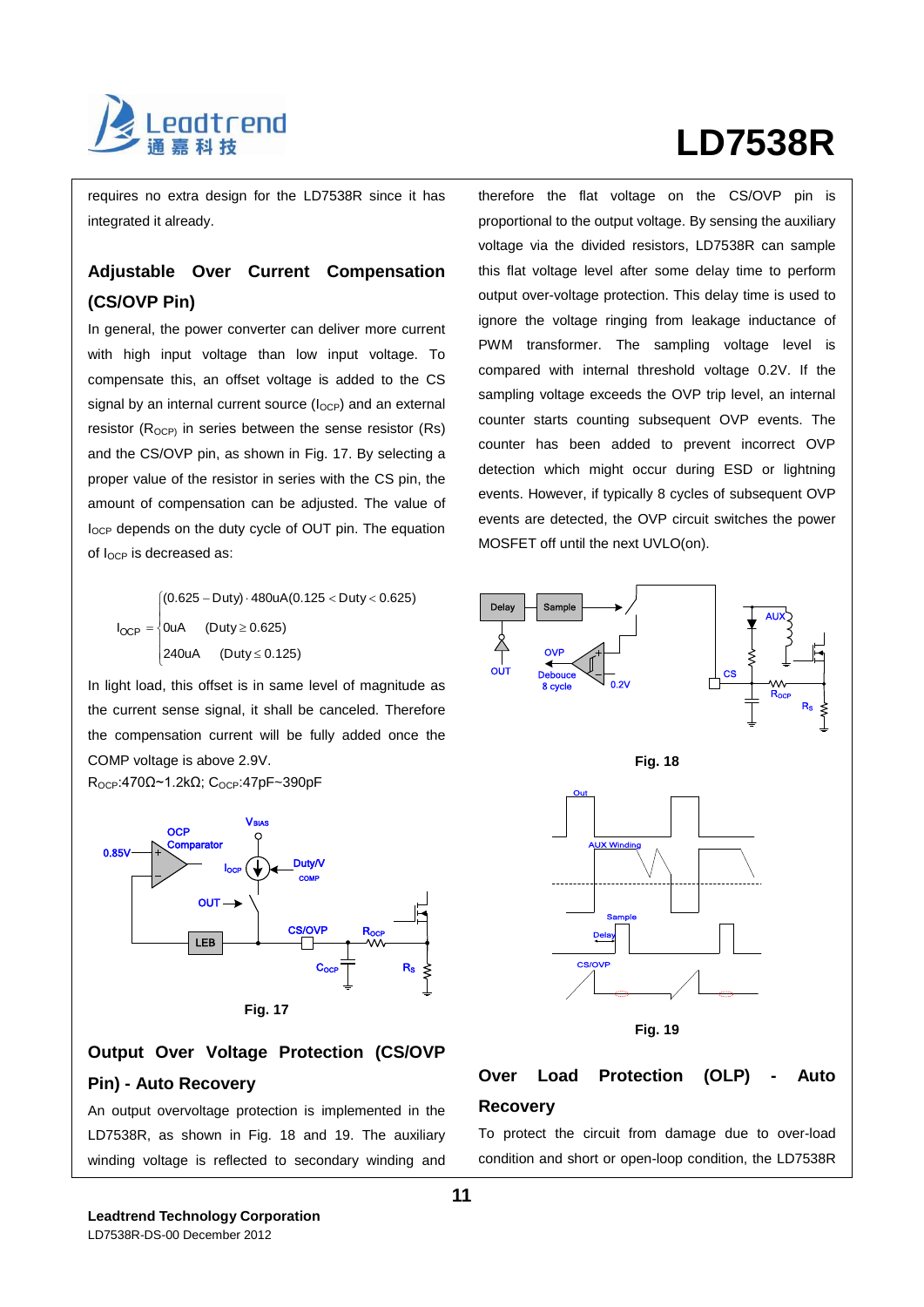

# **LD7538R**

is implemented with smart OLP function. It also features auto recovery function; see Fig. 20 for the waveform. In case of fault condition, the feedback system will force the voltage loop toward the saturation and then pull the voltage high on COMP pin (VCOMP). When the V<sub>COMP</sub> ramps up to the OLP threshold of 4.4V and continues over OLP delay time, the protection will be activated and then turn off the gate output to stop the switching of power circuit. With the protection mechanism, the average input power will be minimized to remain the component temperature and stress within the safe operating area.



### **OVP (Over Voltage Protection) on Vcc - Auto Recovery**

The maximum VGS ratings of the power MOSFETs are mostly for 30V. To prevent the VGS enter fault condition, LD7538R is implemented with OVP function on Vcc. Whenever the Vcc voltage is higher than the OVP threshold, the output gate drive circuit will be shutdown simultaneously and the switching of the power MOSFET is disabled until the next UVLO(on). The Vcc OVP functions of LD7538R are auto-recoverable. If the OVP condition, usually caused by open-loop of feedback, is not released, the Vcc will tripped the OVP level again and re-shutdown the output. The Vcc works in hiccup mode. Figure 21 shows its operation. Otherwise, when the OVP condition is removed, the Vcc level will be resumed and the output will automatically return to the normal operation.



#### **OTP Pin --- Latched Mode Protection**

The OTP circuit is implemented to sense a hot-spot of power circuit like power MOSFET or output rectifier. It can be easily achieved by connecting a NTC with OTP pin of LD7538R. As the device temperature or ambient temperature rises, the resistance of NTC decreases. So, the voltage on the OTP pin could be written as below.

#### $V_{\text{OTP}} = 100 \mu\text{A} \cdot \text{R}_{\text{NTC}}$

When the  $V_{\text{OTP}}$  is below the defined voltage threshold (typ. 0.95V), LD7538R will shutdown the gate output and latch off the power supply. There are 2 conditions required to restart it successfully. First, cool down the circuit so that NTC resistance will increase and raise  $V_{\text{OTP}}$  up above 1.05V. Then, remove the AC power cord and restart AC power-on recycling.

#### **MOSFET Characteristic**

The MOSFET is divided into three operation regions, ohmic region, saturation region, and the cut-off region, shown as Fig. 22.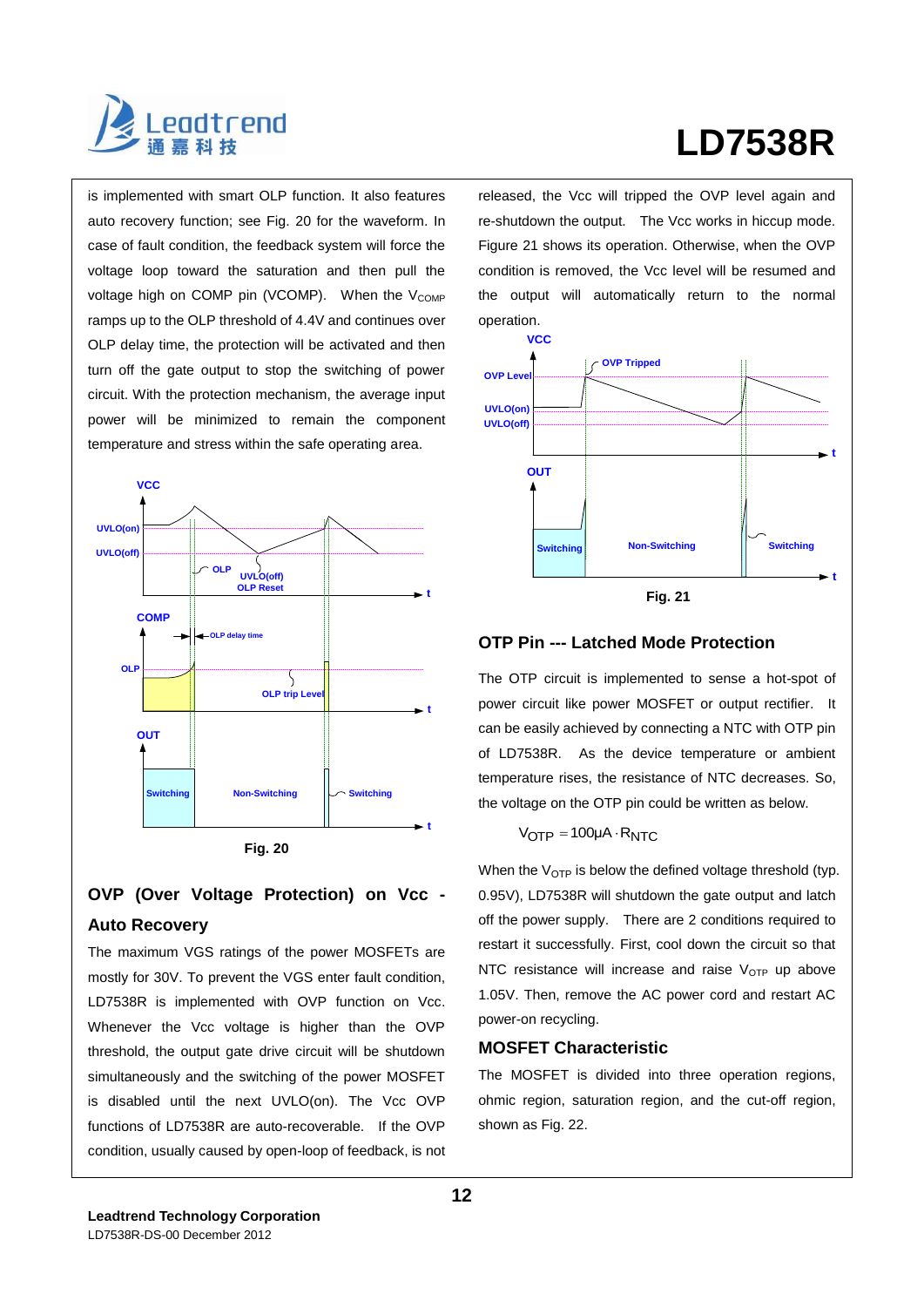

For switching power supply applications, it shall operate in ohmic and cut-off region. Never reach the region of saturation; it would cause damage for acting beyond the maximum safety operating area. It's necessary to check the characteristic of MOSFET.

Fig. 23 shows a totem pole architecture for the circuit of OUT. The output high level of OUT is at around VCC-1.5V. Refer to on-region characteristics of the MOSFET, check the saturation current of  $VGS_{H(MIN)}$  to make sure the saturation current is high enough to activate MOSFET to operate in ohmic region. In order not to decrease the voltage across VG, it's recommended not to connect a forward diode between the gate of the MOSFET and OUT pin, for example like Fig 24.

In addition, pulling VCC level high can keep VGSH in high level, for example:

1. Increase  $N_X$  value to pull VCC level high.

2. Increase VCC capacitance to improve VCC's performance to drop at startup transient, shown as Fig 25.



# **LD7538R**

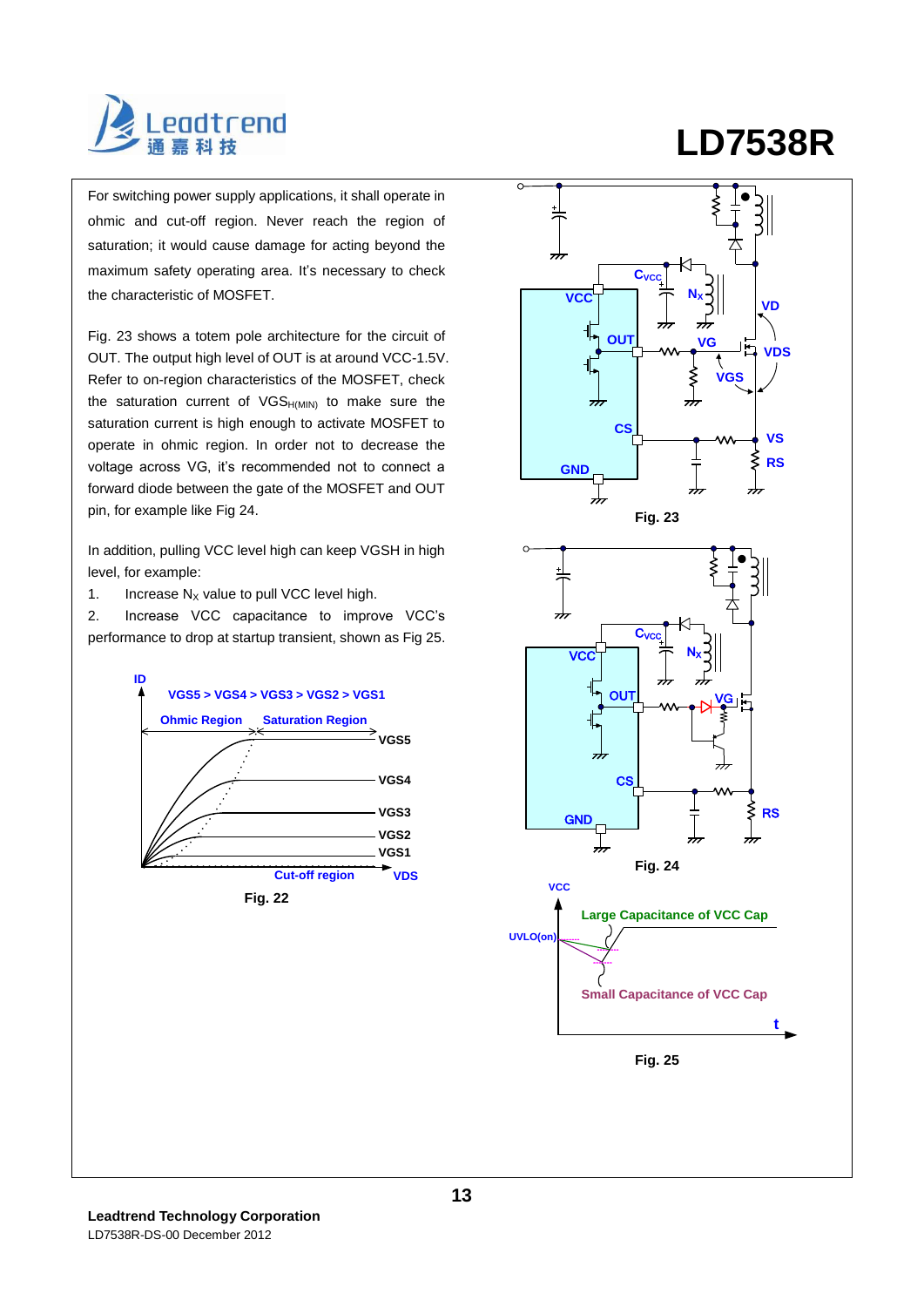



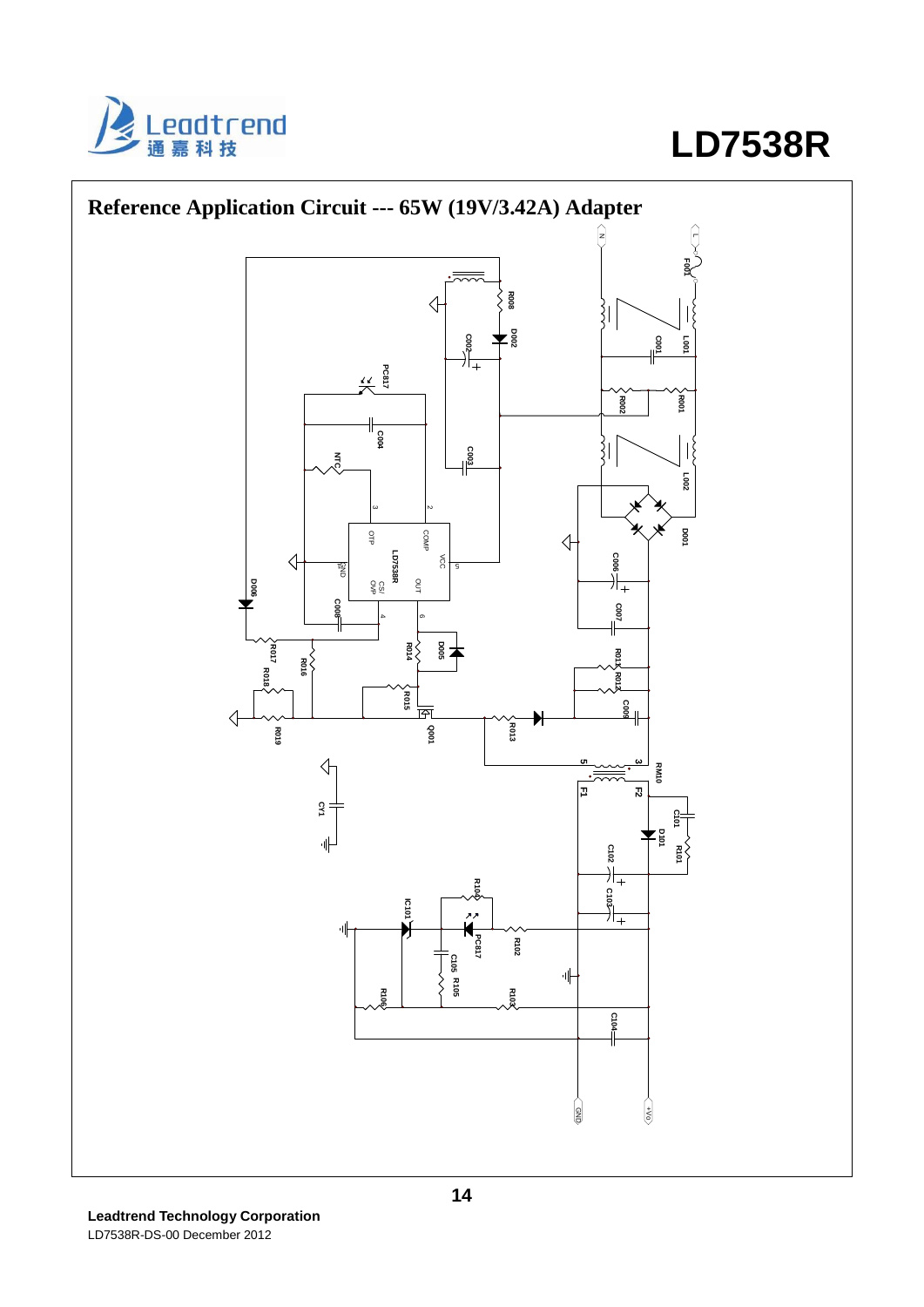## **Package Information**

**SOT-26**





|        | <b>Dimension in Millimeters</b> |              | <b>Dimensions in Inches</b> |              |  |
|--------|---------------------------------|--------------|-----------------------------|--------------|--|
| Symbol | Min                             | <b>Max</b>   | Min                         | <b>Max</b>   |  |
| A      | 2.692                           | 3.099        | 0.106                       | 0.122        |  |
| В      | 1.397                           | 1.803        | 0.055                       | 0.071        |  |
| C      |                                 | 1.450        |                             | 0.057        |  |
| D      | 0.300                           | 0.500        | 0.012                       | 0.020        |  |
| F      | 0.95 TYP                        |              | 0.037 TYP                   |              |  |
| н      | 0.080                           | 0.254        | 0.003                       | 0.010        |  |
|        | 0.050                           | 0.150        | 0.002                       | 0.006        |  |
| J      | 2.600                           | 3.000        | 0.102                       | 0.118        |  |
| M      | 0.300                           | 0.600        | 0.012                       | 0.024        |  |
| θ      | $0^{\circ}$                     | $10^{\circ}$ | 0°                          | $10^{\circ}$ |  |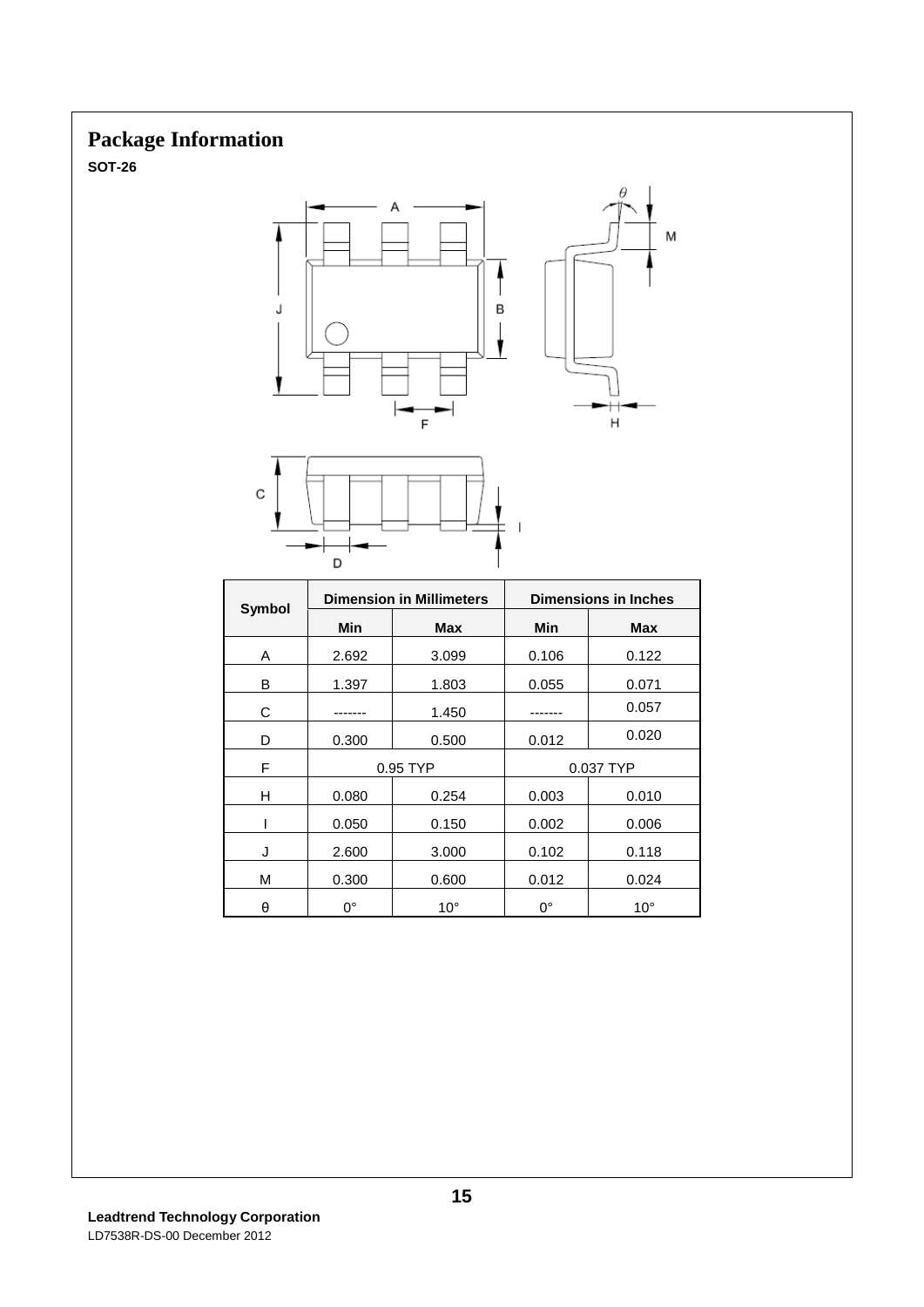## **Package Information**

**DIP-8**



# **Important Notice**

Leadtrend Technology Corp. reserves the right to make changes or corrections to its products at any time without notice. Customers should verify the datasheets are current and complete before placing order.

E | 1.143 | 1.778 | 0.045 | 0.070 F | 2.337 | 2.743 | 0.092 | 0.108  $1 \quad | \quad 2.921 \quad | \quad 3.556 \quad | \quad 0.115 \quad | \quad 0.140$ J 7.366 8.255 0.29 0.325 L | 0.381 | ------ | 0.015 | --------